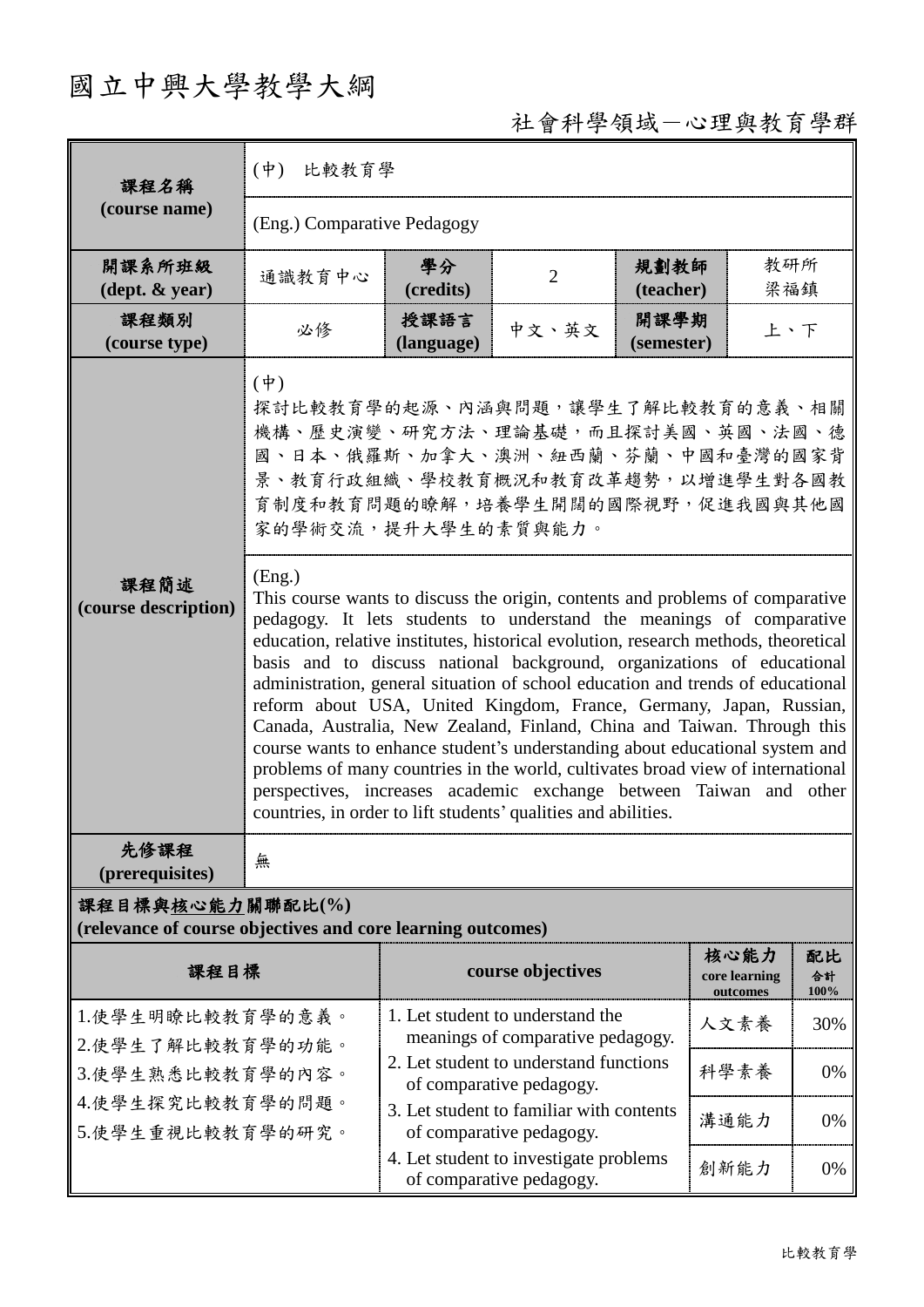|                                                            |  | 5. Let student to respect research of<br>comparative pedagogy. |      | 40% |  |  |  |  |  |
|------------------------------------------------------------|--|----------------------------------------------------------------|------|-----|--|--|--|--|--|
|                                                            |  |                                                                | 社會關懷 | 30% |  |  |  |  |  |
| 課程目標之教學方法與評量方法                                             |  |                                                                |      |     |  |  |  |  |  |
| (teaching and assessment methods for course objectives)    |  |                                                                |      |     |  |  |  |  |  |
| 教學方法 (teaching methods)                                    |  | 學習評量方式 (evaluation)                                            |      |     |  |  |  |  |  |
| 課程講授法<br>1.                                                |  | 1.期中考試 40%                                                     |      |     |  |  |  |  |  |
| 專題演講法<br>2.                                                |  | 2.期末考試 40%                                                     |      |     |  |  |  |  |  |
| 3. 分組討論法<br>4. 影片欣賞法                                       |  | 3.課堂討論 20%                                                     |      |     |  |  |  |  |  |
| 授課內容(單元名稱與內容、習作 / 考試進度、備註)                                 |  |                                                                |      |     |  |  |  |  |  |
| (course content and homework / tests schedule)             |  |                                                                |      |     |  |  |  |  |  |
| 第1週 比較教育學的意義                                               |  |                                                                |      |     |  |  |  |  |  |
| 第2週 比較教育學的歷史演變                                             |  |                                                                |      |     |  |  |  |  |  |
| 第3週 比較教育學的理論基礎                                             |  |                                                                |      |     |  |  |  |  |  |
| 第4週 比較教育學的研究方法                                             |  |                                                                |      |     |  |  |  |  |  |
| 第5週 美國教育<br>第6週 英國教育(或專題演講)                                |  |                                                                |      |     |  |  |  |  |  |
| 第7週 法國教育                                                   |  |                                                                |      |     |  |  |  |  |  |
| 第8週 德國教育(或分組討論)                                            |  |                                                                |      |     |  |  |  |  |  |
| 第9週 期中考試                                                   |  |                                                                |      |     |  |  |  |  |  |
| 第10週 日本教育(或影片欣賞)                                           |  |                                                                |      |     |  |  |  |  |  |
| 第11週 俄羅斯教育                                                 |  |                                                                |      |     |  |  |  |  |  |
| 第12週 加拿大教育(或分組討論)                                          |  |                                                                |      |     |  |  |  |  |  |
| 第13週 澳洲教育                                                  |  |                                                                |      |     |  |  |  |  |  |
| 第14週 紐西蘭教育<br>第15週 芬蘭教育(或分組討論)                             |  |                                                                |      |     |  |  |  |  |  |
| 第16週 中國教育                                                  |  |                                                                |      |     |  |  |  |  |  |
| 第17週 臺灣教育(或分組討論)                                           |  |                                                                |      |     |  |  |  |  |  |
| 第18週 期末考試                                                  |  |                                                                |      |     |  |  |  |  |  |
| 教科書與參考書目(書名、作者、書局、代理商、説明)<br>(textbook & other references) |  |                                                                |      |     |  |  |  |  |  |
| 一、中文部分:                                                    |  |                                                                |      |     |  |  |  |  |  |
| 比較教育。王如哲 (1999)。臺北市:五南。                                    |  |                                                                |      |     |  |  |  |  |  |
| 比較教育學史。王承緒主編 (2000)。臺北市:五南。                                |  |                                                                |      |     |  |  |  |  |  |
| 比較教育導論。王家通編譯 (1987)。高雄市:復文。                                |  |                                                                |      |     |  |  |  |  |  |
| 比較教育。林清江主編 (1994)。臺北市:五南。                                  |  |                                                                |      |     |  |  |  |  |  |
| 國際比較教育學。沈姍姍 (2000)。臺北市:正中。<br>比較教育與國際教改。周祝瑛 (2009)。臺北市:三民。 |  |                                                                |      |     |  |  |  |  |  |
| 比較教育學。吳文侃、楊漢清主編 (1999)。臺北市:五南。                             |  |                                                                |      |     |  |  |  |  |  |
| 比較教育學。馬麗科娃、傅利福松著,鍾宜興譯 (1997)。高雄市:麗文。                       |  |                                                                |      |     |  |  |  |  |  |
| 比較教育學:起源、內涵與問題的探究。梁福鎮 (2012)。臺中市:悅翔。                       |  |                                                                |      |     |  |  |  |  |  |
|                                                            |  |                                                                |      |     |  |  |  |  |  |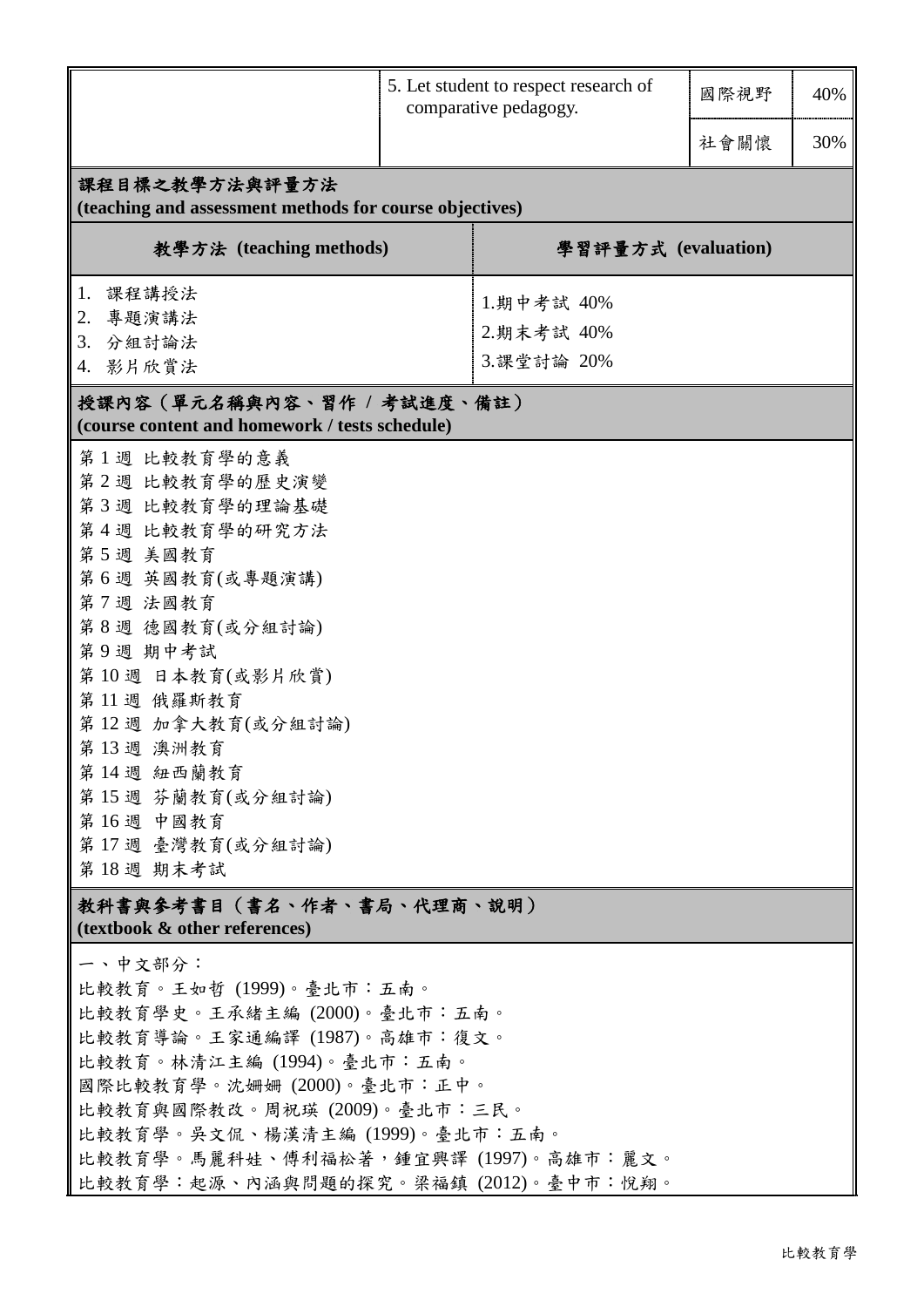芬蘭教育的理論與實務。溫明麗 (2010)。臺北市:國立教育資料館。 比較教育。楊思偉、沈姍姍編著 (1996)。臺北縣:國立空中大學。 比較教育。楊思偉、王如哲編著 (2004)。臺北縣:國立空中大學。 比較教育理論與方法。楊國賜、楊深坑主編 (1992)。臺北市:師大書苑。 比較教育。楊思偉 (2007)。臺北市:心理。 比較教育方法論。楊深坑等譯 (1996)臺北市:師大書苑。 知識形式與比較教育。楊深坑 (1999)。臺北市:揚智。 比較與國際教育。楊深坑、李奉儒主編 (2012 修正版)。臺北市:高等教育。 斯比較教育論述之形成。利斐爾著,楊深坑編譯 (2005)。臺北市:高等教育。 芬蘭教育制度:培育高品質之國民,建立平等、安全、福利之社會。陳照雄 (2007)。臺北市: 心理。 比較教育導論-教育與國家發展。顧明遠、薛理銀著 (2002)。臺北市:五南。 二、外文部分: Einführung in die Vergleichende Erziehungswissenschaft. Allemann-Ghionda, C. (2004). Weinheim: Beltz Verlag. Comparative education. Altbach, P.G., Robert, G.A., F. Arnove, F. & Kelly, G.P. (1982). New York : Macmillan. Comparative education: the dialectic of the global and the local. Arnove, R.F. & Torres, C.A. (1999). Lanham: Rowman & Littlefield**.** The comparative education reader. Beruchamp, E. R. (2003). New York: Routledge Falmer. Comparative education: continuing traditions, new challenges, and new paradigms. Bray, M. (2003). Boston: Kluwer Academic Publishers. Comparative and international research in education: globalisation, context and difference. Crossley, M. & Watson, K. (2003). London: Routledge Falmer. Comparative education: contemporary issues and trends. Halls, W.D. (1990). Paris: J. Kingsley Publishers: Unesco. Comparative education: [a study of educational factors and traditions](javascript:open_window(%22http://catalogue.bl.uk:80/F/Y1R3Y5D35V1IXRTG1L3FJ69PK91UD1ITP8DCNNN534D4TDHS2C-01459?func=service&doc_number=007087579&line_number=0010&service_type=TAG%22);). Hans, N. (1982). London: Routledge & Kegan Paul. Problems in education: a comparative approach. Holmes, B. (2001). London: Routledge. Comparative education: [contemporary issues and](javascript:open_window(%22http://catalogue.bl.uk:80/F/Y1R3Y5D35V1IXRTG1L3FJ69PK91UD1ITP8DCNNN534D4TDHS2C-05005?func=service&doc_number=009777913&line_number=0009&service_type=TAG%22);) trends. [Halls, W D.](javascript:open_window(%22http://catalogue.bl.uk:80/F/Y1R3Y5D35V1IXRTG1L3FJ69PK91UD1ITP8DCNNN534D4TDHS2C-05007?func=service&doc_number=009777913&line_number=0012&service_type=TAG%22);) (Ed.)(1990). New York: Jessica Kingsley: Unesco. Comparative education. Kempner, K., Mollis, M. & Tierney, W. G. (1998). MA: Simon & Schuster Custom Publishers. Vergleichende Erziehungswissenschaft. Kodron, C. u. a. (1997). Köln: Böhlau Verlag. Comparative education: exploring issues in international context. Kubow, P.K. & Fossum, P.R. (2003). New Jersey: Merrill / Prentice Hall. Globalizing education for work: comparative perspectives on gender and the new economy. Lakes, R.D. & Carter, P.A. (2004). New Jersey: Lawrence Erlbaum Associates. Comparative education: the construction of a filed. Manzon, M. (2011). London: Springer Dordrecht. Re-imagining comparative education: postfoundational ideas and applications for critical times. Ninnes, P. & Mehta. (Ed.)(2004). New York: London: Routledge Falmer. Comparative and international education. An introduction to theory, method and practice. Phillips, D. & Schweisfurth, M. (2008). London: Continuum International Publishing Group. Comparative education: the dialectic of the global and the local. Robert F. A. & Carlos A. T. (Ed.) (1999). Oxford: Rowman & Littlefield. A history of international and comparative education, nineteenth-century documents. Stewart, E. F. &